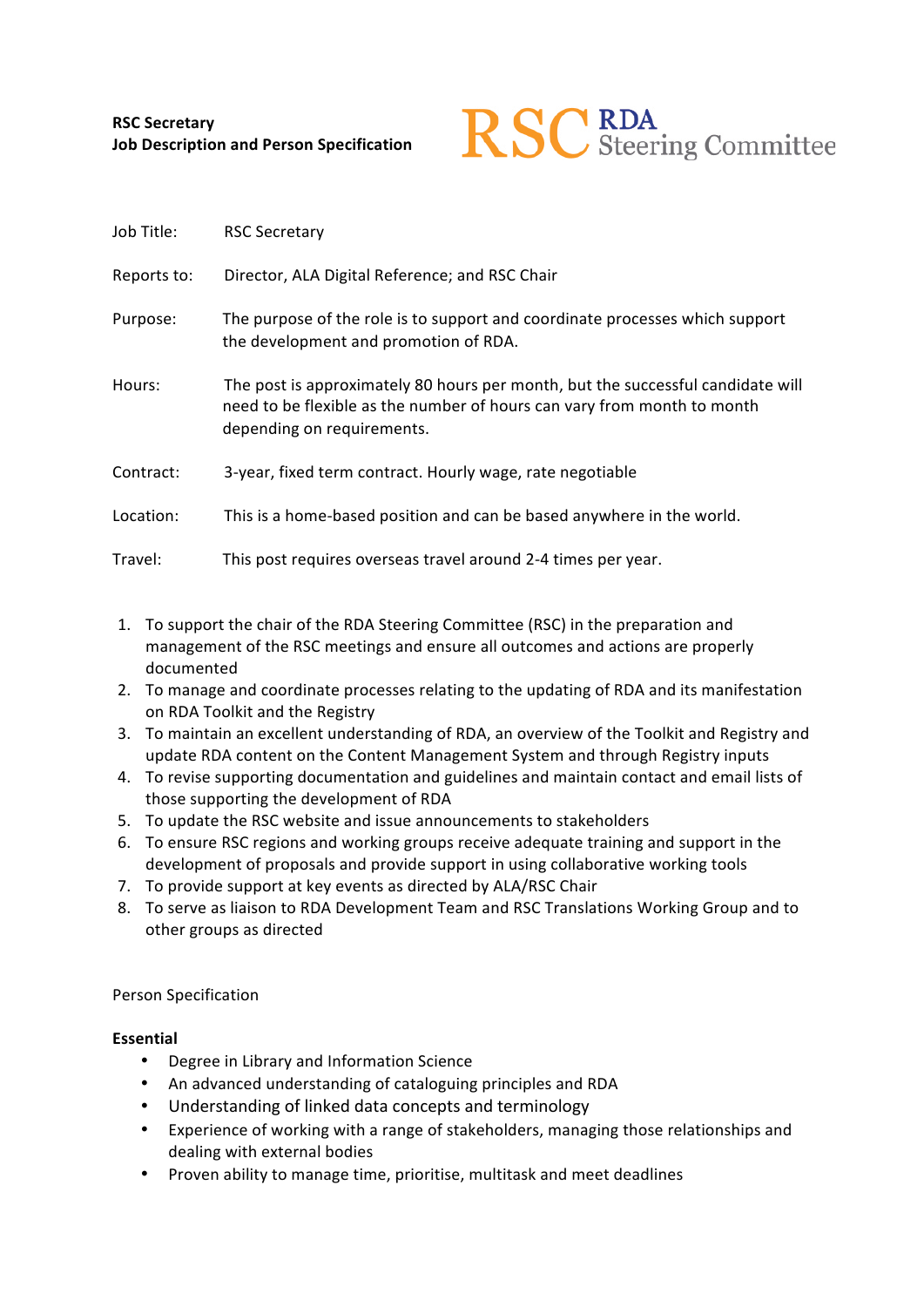- Ability to analyse complex information and present this clearly and concisely
- Excellent written, verbal, presentation and social media skills
- Experience of writing notes from meetings
- Evidence of continuing professional development
- Ability to travel to meetings and conferences

# **Desirable**

- Experience of developing services both online and using Virtual Learning Environments
- Experience of proof-reading
- Experience with content management systems

To be considered for this position, please submit a cover letter with CV to jhennelly@ala.org.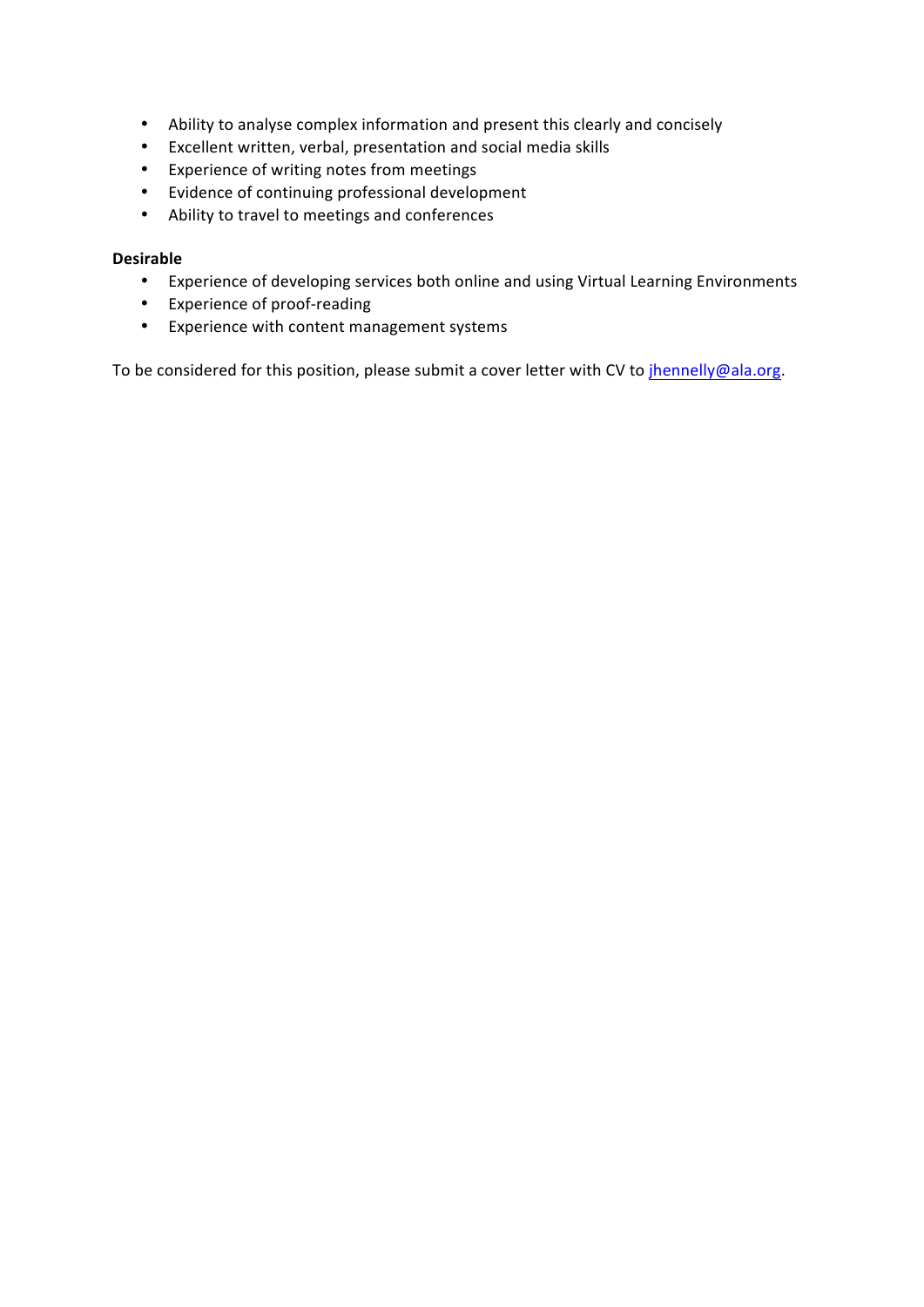# Appendix 1: Current secretary duty list as defined in RSC/Policy/3 (7 March 2016)

The Secretary will perform the following tasks (in conjunction with the Chair, RSC):

# *Agenda for RSC meetings:*

- preparing draft and final versions
- posting the agenda on the RSC website

### *Minutes of RSC meetings:*

- preparing draft and final versions
- posting the minutes of the public sessions on the RSC website
- posting the minutes of the public and executive sessions on a restricted page of the RSC website
- preparing an outcomes document from the RSC meetings
- preparing a summary list of actions for RSC members and constituent bodies

### *RSC website:*

- posting pdfs of formal proposals, discussion papers, responses, and final versions of accepted proposals on the RSC website
- posting Word versions of formal proposals and discussion papers on a restricted area of the RSC website
- posting announcements about meetings, changes to RDA, and related activities on the RSC website
- posting some administrative and restricted documents on a restricted area of the RSC website
- updating information after RSC meetings

### *Editing of RDA content:*

- creating final versions of accepted formal proposals as records of changes
- managing the RSC Fast Track process for corrections and minor revisions
- collecting typographical errors to be corrected
- creating documents listing corrections and minor revisions as records of Fast Track changes made to RDA content
- adding, revising, and deleting RSC-approved changes of RDA instructions and examples + any typographical errors in the collaborative online tool
- proofreading of edits made

### *RSC document distribution*

- maintaining the document distribution email list and private RSC email list
- sending emails about new documents to RSC, wider distribution email list, RDA-L, and to other discussion lists as appropriate
- preparing annual document lists
- submitting documents for archiving at the University of Illinois

### *Maintenance of other documents:*

- revising the RSC roster on the RSC public web site and supplying any revisions to the RDA Board and the Co-Publishers
- revising the RSC list of tasks/action items
- revising RSC policy documents, as required, for review by the RSC